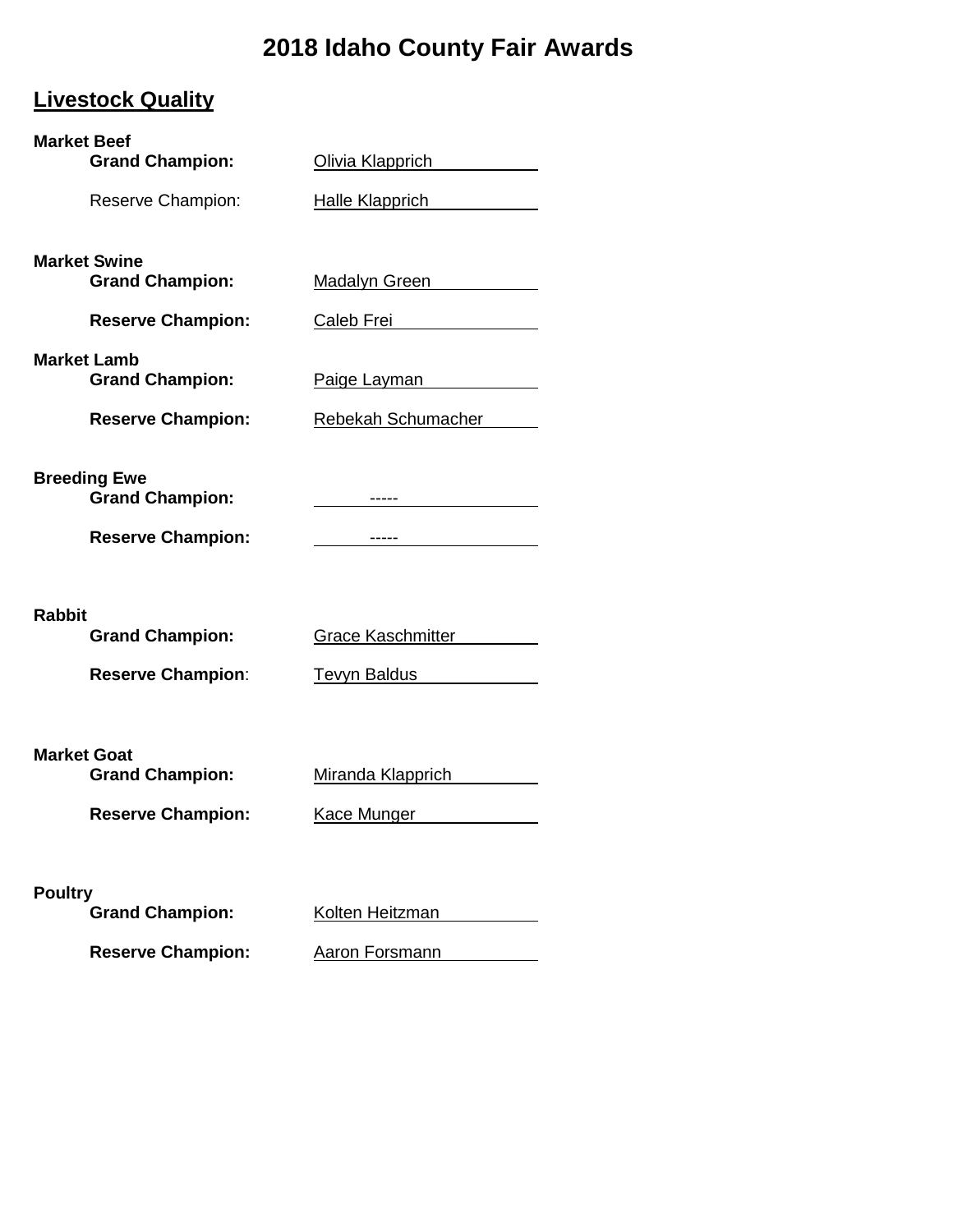#### **4-H Livestock Judging Contest**

| Top Beef Judge <u>: Dani Sonnen</u> | Top Swine Judge: Carson Forsman | Top Sheep Judge: Dani Aiken                                                     |
|-------------------------------------|---------------------------------|---------------------------------------------------------------------------------|
| $5th$ Place                         | <b>Taryn Godfrey</b>            | Rosette                                                                         |
| 4 <sup>th</sup> Place               | Dani Aiken                      | Rosette                                                                         |
| 3 <sup>rd</sup> Place               | Kenrda Duclos                   | Rosette + \$5 cash award                                                        |
| $2nd$ Place                         | Noah Beckman                    | Rosette + \$10 cash award                                                       |
| 1 <sup>st</sup> Place               | Laney Forsmann                  | Rosette $+$ \$15 cash award<br><b>Trophy Sponsored by</b><br>Helen Rowland, DVM |

#### **Rate of Gain Contest**

Primeland Cooperative of Grangeville will award a trophy to the 4-H member with the market animal with the highest rate of gain. Beef Steer gaining 5.1 pounds/day Chloe Rowland

| <b>Beef Steer</b> | gaining 5.1 pounds/day              | Chloe Rowland  |
|-------------------|-------------------------------------|----------------|
|                   | Market Lamb gaining 1.2 pounds/day  | Kyleigh Duclos |
|                   | Market Swine gaining 2.9 pounds/day | Terry Eich     |

#### **Top Livestock Record Book Awards**

Idaho County Farm Bureau awards \$25 to the 4-H member with the top livestock record book

Top Junior Halee Rowland

Top Intermediate Chloe Rowland

Top Senior **Ellea Uhlenkott** 

#### **Top Horse Record Book Award**

Idaho County Farm Bureau awards \$25 to the 4-H member with the top horse record book

Camden Barger

**Top Secretary Book** Enid Newman Memorial Trophy

Olivia Klapprich – Cottonwood Saddliers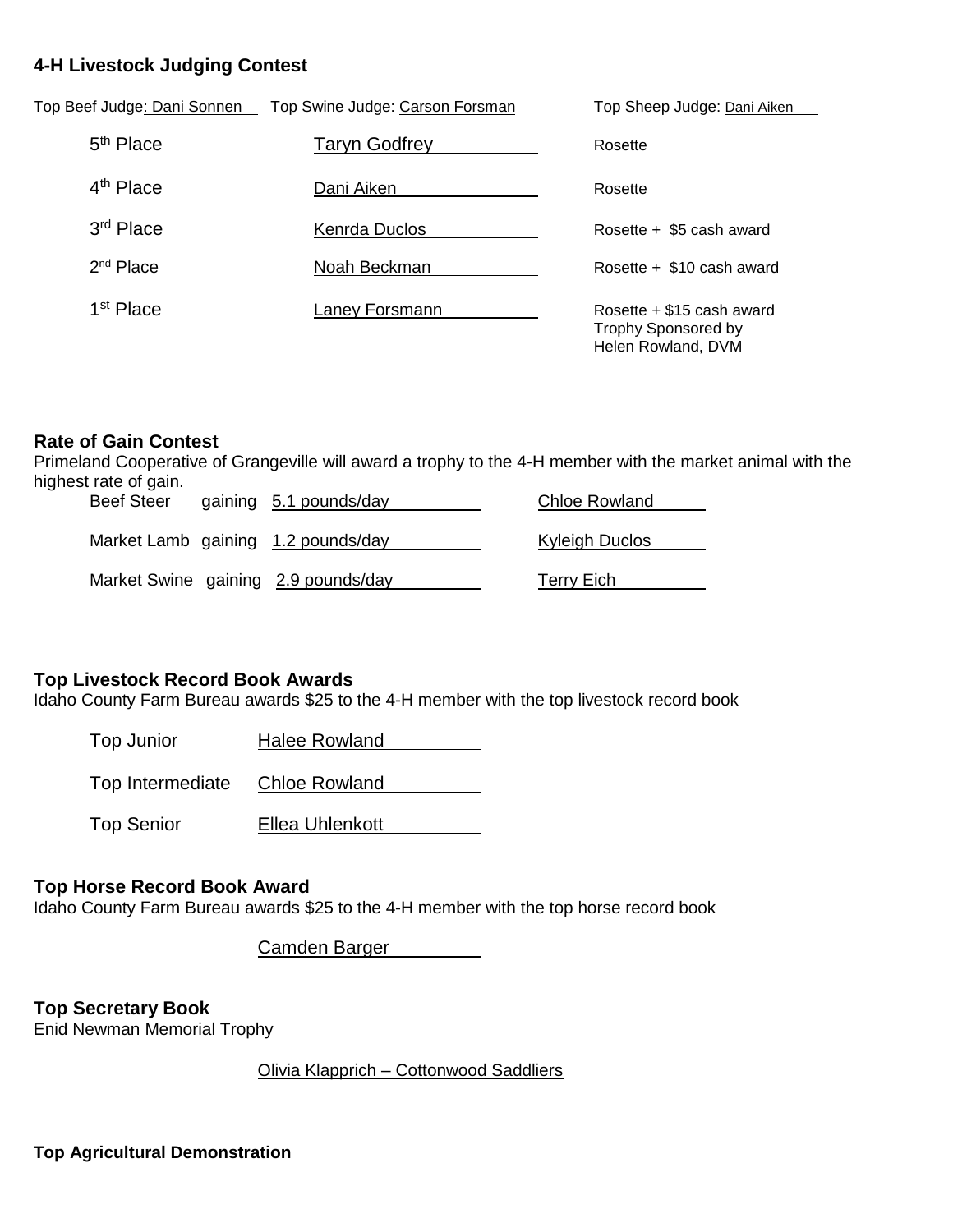Farm Credit Services awards \$15 to the Top Junior, Intermediate and Senior Demonstrations.

Junior Division: Sierra Oliver

Int. Division: Rebecca Seubert

Senior Division: Halle Klapprich

#### **4-H Herdsmanship Award**

Farm Credit Services awards \$50 to the 4-H Club demonstrating the top sportsmanship, courtesy, stall and pen cleanliness and decorations.

Riggins Canyon 4-H Club

**Top Community Service Project Poster**

A Top Project Ribbon is awarded to the club exhibiting the top community service poster.

Keuterville Livestock

#### **Sarah George Memorial Scholarship**

A \$100 scholarship is awarded to the Grand Champion Sheep Showman each year.

Paige Layman

**Outstanding Angus Breeding Project Award**

The Idaho Angus Auxiliary awards a halter to the highest placing Black Angus Breeding Project.

Sydney Rylaarsdam-Schoo

#### **Outstanding Angus Market Project Award**

The Idaho Angus Auxiliary gives an award to the highest placing Black Angus Market Steer.

Olivia Klapprich

#### **Outstanding Hereford Award**

Jim & Julie Church, will present a trophy to the 4-H member exhibiting the top Hereford beef project

Zach Murdock

#### **Largest Percentage of Beef Projects**

The Idaho/Lewis County Cattle Association presents a \$10 cash award to the 4-H club exhibiting the largest percentage of beef projects.

Lively Livestock **Limitary** 2004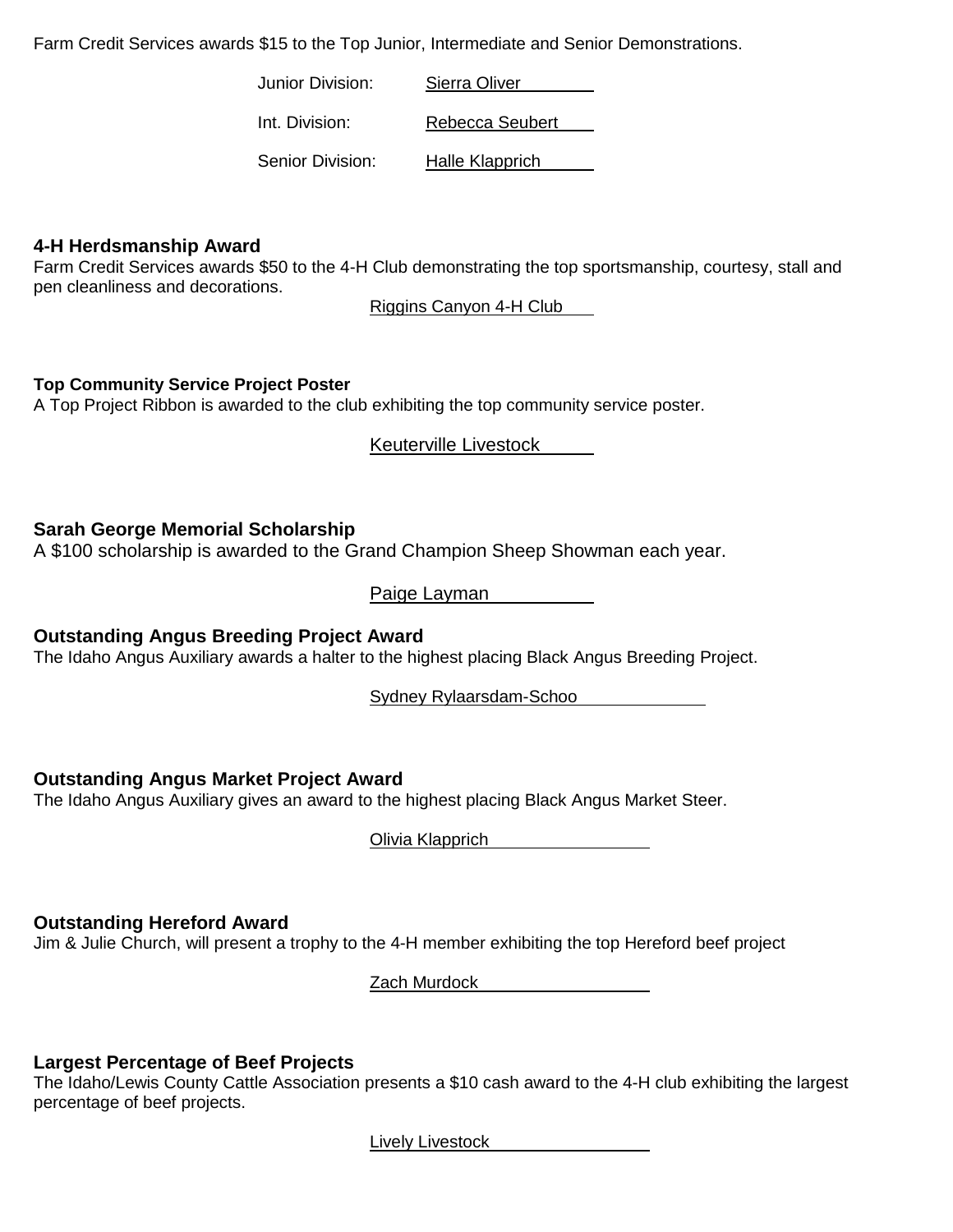#### **Champion Breeding Beef Female Awards**

The Idaho/Lewis County Cattle Association presents a cash award to the Grand Champion and the Reserve Grand Champion Breeding Beef Female.

Receiving a \$75 cash award for the Reserve Campion Breeding Beef Female: Elizabeth Severns

Receiving a \$100 cash award for the Grand Champion Breeding Beef Female: Sydney Rylaarsdam-Schoo

#### **Top Feeder Pig Project Award**

The Stuivenga Family, Grangeville, presents a trophy and a cash award to the 4-H members with the 1<sup>st</sup> and 2<sup>nd</sup> place feeder pig project

2<sup>nd</sup> : Emily Diaz 1<sup>st</sup>: Lydia Stowell

#### **Top Over-All Swine Project Award**

Lindy Hinkelman, Greencreek, presents a trophy to the 4-H member with the most outstanding swine project

Madalyn Green

#### **Top Over-All Sheep Project Award**

Pat Long, Grangeville, presents a trophy to the 4-H member with the most outstanding sheep project

Paige Layman

#### **Top Over-All Beef Project Award**

The Idaho Cattle Association presents a belt buckle to the 4-H member with the most outstanding beef project

Olivia Klapprich

#### **Top Over-All Agriculture Project**

The 4-H member with the top over-all Agriculture 4-H project will receive a trophy and have his/her name engraved on the Joe Enneking Senior trophy kept in the trophy case at the Idaho County Courthouse.

Gabe Forsmann

#### **Dave Klapprich Memorial Award**

This award is given to a graduating senior who illustrates the goals of the 4-H program. While project work is important, club work, leadership, public speaking, and community service are also a large part of the over-all